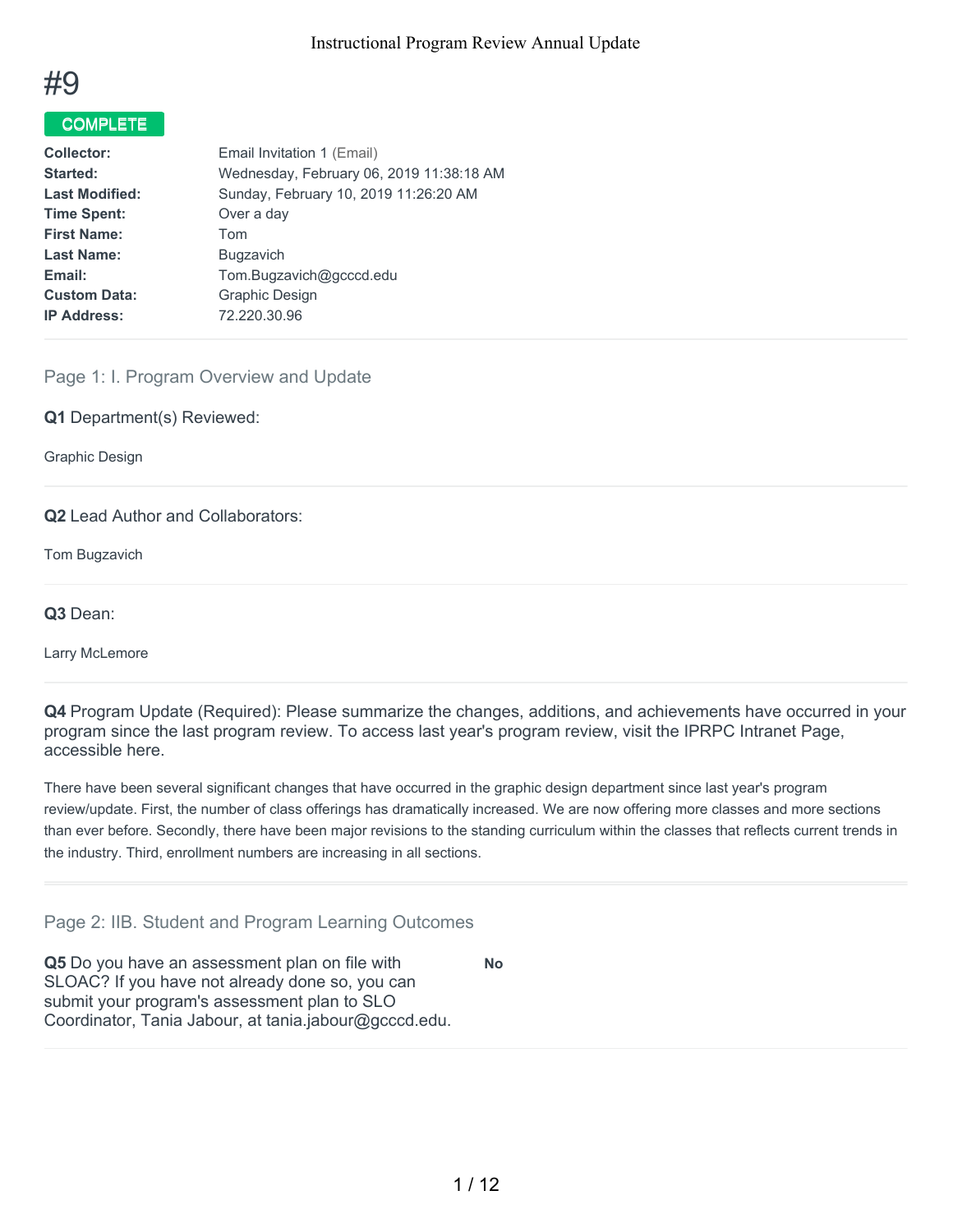**Q6** Please provide an analysis of your student learning outcomes (SLO) findings and what changes, if any, were made as a result.

The conspicuous findings from the previous course and program learning outcome assessments have shown that the classes are much more reflective of what is currently happening and relating more to industry standards. Program learning outcomes have been reviewed and revised so that they are more in line with current industry standards. Student learning outcomes have also been reviewed and revised so that they are more specific and focus on relevant topics.

| Q7 Review your PLOs. Are the listed PLOs an accurate<br>reflection of the program's current learning objectives? | Yes |
|------------------------------------------------------------------------------------------------------------------|-----|
| <b>Q8</b> Are the PLOs mapped onto the course SLOs?                                                              | Yes |

# **Q9** Discuss your assessment plan for the PLOs.

Several classes are scheduled for program outcome review as well as student learning outcome review. In addition, because of the upcoming accreditation, all programs will be undergoing review and revision so that they meet the most current needs and standards that are being required by the industry.

# Page 3: IIB. Student Achievement

#### **Q10** How has the program's success rate changed over the past year?

The very apparent jump in enrollment (spring 2019) points to a new enthusiasm from students about the program. Through marketing efforts, collaborations and high school articulation agreements, more students are interested in attending classes and following a career path leading to employment in this professional field. Current success rates concerning all of this cannot adequately be evaluated at this time because of the short time span in which much of this new data has arrived. Course material has been updated to reflect current industry standards that require a specific skill set. That is also reflected by the instruction method and delivery of the class curriculum.

**Q11** The College has set a 2024 goal of reaching a 77% course success rate (students passing with a grade of A, B, C, or P out of those enrolled at census) for the College as a whole. Consider how your will program help the College reach its long-term goal of increasing the course success rate to 77%. This is intended to provide a goal for improvement only; programs will not be penalized for not meeting the goal. What is your program's one-year goal for success rate across all courses in the program?

The current success rate dipped to 75% in the fall of 2017. Prior to that, it was close to and over 80%. Once all of the instructors have implemented the necessary curriculum modifications, I believe that we can easily sustain 77% and most likely attain 80%. Now that the learning outcomes as well as student achievement has been clearly defined in each of the course offerings, it will be easier to measure student success.

#### **Q12** Which specific groups (by gender and ethnicity) have success rates lower than that of the program overall?

African-American non-Hispanic is currently at a success rate of 38%. Hispanic is last recorded at 69%. While those numbers are low, I do believe that the establishment of new faculty in the program as well as revised/modified curriculum will help sustain and bring all of the success rate numbers higher. Establishment of consistent student learning and program learning outcomes across all curriculum will add to those success rates.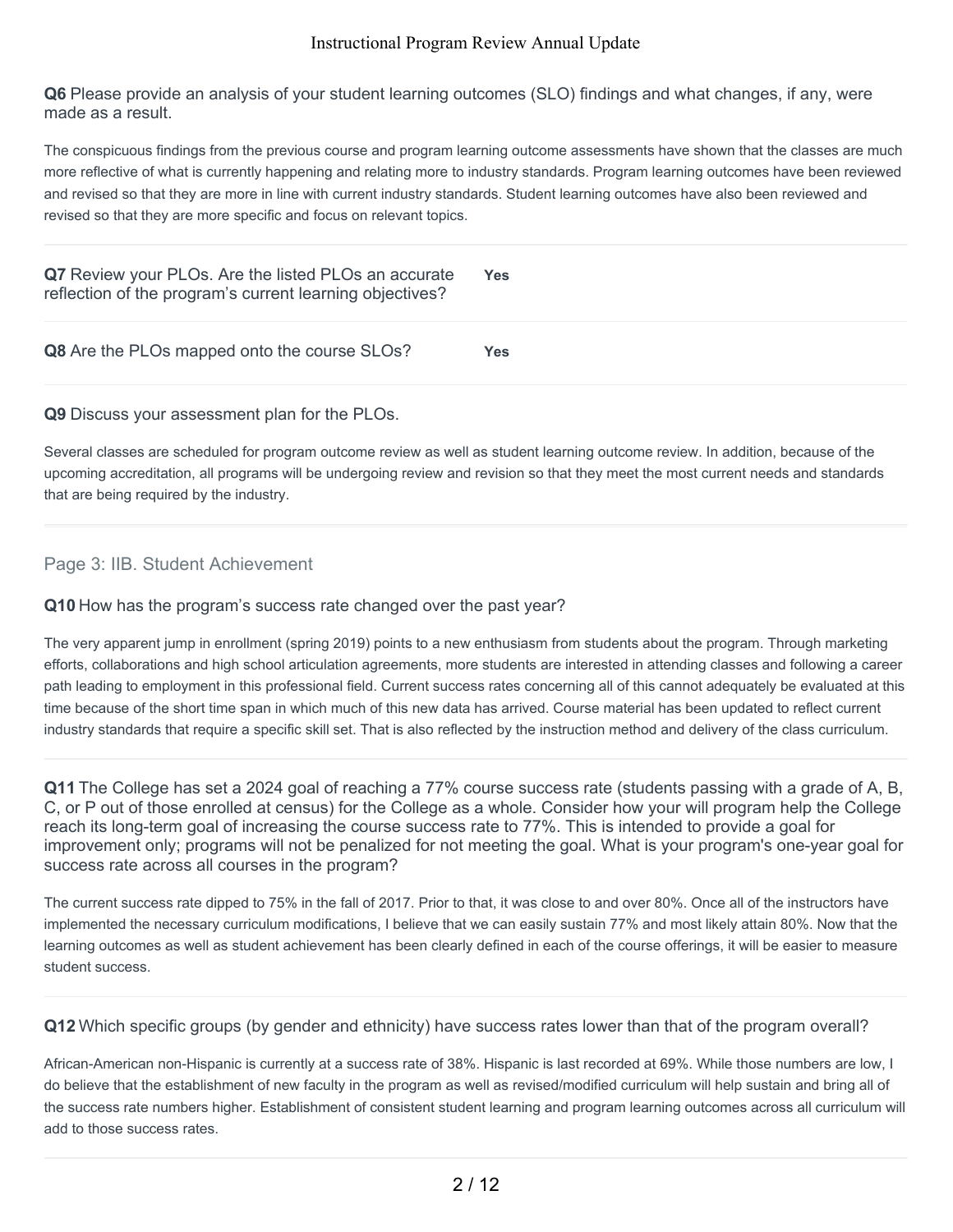**Q13** What program (or institutional) factors may be contributing to these lower rates of success for these groups of students?

The addition of new faculty members adds to possible confusion in the method of delivery as well as what goals should be achieved in all of the curriculum. Establishing a consistent delivery by all instructors in all classes will help solidify a learning environment more conducive for all students regardless of what class and what teacher they may be learning from at any time during the year.

**Q14** What specific steps will the program take to address these equity gaps in the 2019/20 academic year?

Well thought out student learning and program learning outcomes will help guide and defined how the curriculum is presented in each of the classes. Having consistent and clear outcomes in place will allow the solidifying of the curriculum content itself so that what is taught is consistent regardless of who is teaching it.

# **Q15** How do these activities align with the goals set forth in your last comprehensive program review?

The last comprehensive program review may have addressed some of these concerns, however, that data is not readily available to me at this time. My thoughts are that how we are teaching and what we are teaching is becoming much more consistent and established amongst all of the instructors. When we all approach teaching and learning with a like mindedness goal, then it will be easier to make sure that what is taught at a beginning level class is not only consistent, but that it also consistently relates to further classes that the students will be taking within the program. Much of this initiative is driven by the work-based learning philosophy and career education directives from the Chancellor's office in Sacramento.

| Q16 OPTIONAL: If you would like to attach any charts or<br>additional documentation (aside from the program review<br>report prepared by the IESE Office), please upload it<br>using the button below. You can upload PDF, Word, and<br>image files. | Respondent skipped this question |
|------------------------------------------------------------------------------------------------------------------------------------------------------------------------------------------------------------------------------------------------------|----------------------------------|
|                                                                                                                                                                                                                                                      |                                  |

# Page 4: Distance Education

**Q17** Does your program offer any courses via distance education (online)? **Yes**

Page 5: Distance Education Course Success

| Q18 Are there differences in success rates for distance | <b>Yes</b> |
|---------------------------------------------------------|------------|
| education (online) versus in-person sections?           |            |

**Q19** If there are differences in success rates for distance education (online) versus in person sections, what will the program do to address these disparities?

There needs to be no differentiation in the content that is being offered online as well as the delivery. Distance education will always lag behind on-ground face-to-face delivery, simply because of the amount of time that is needed in order to build and establish well designed management systems.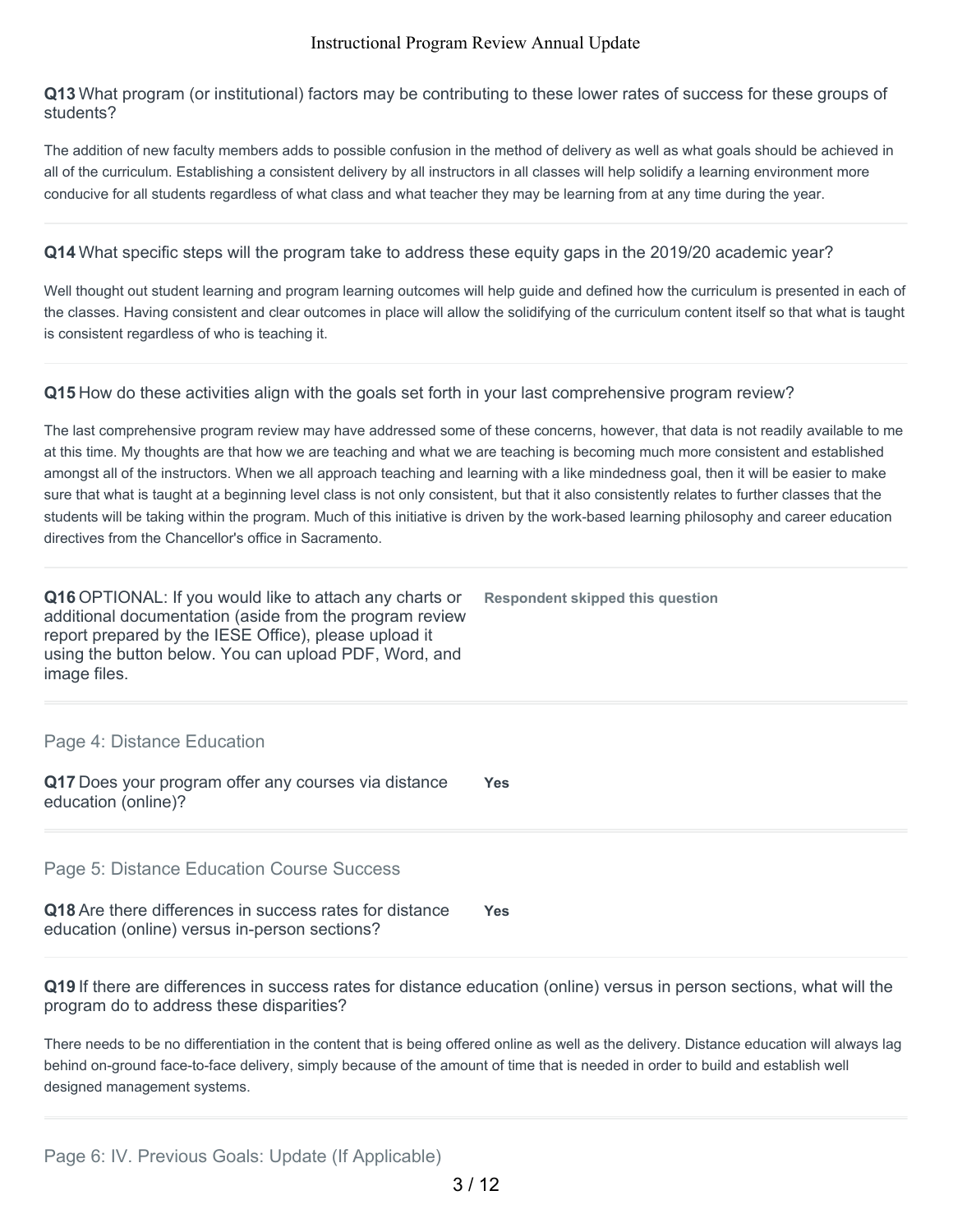| Q20 Would you like to provide an update for your<br>previous program review goal(s)? | <b>Yes</b>                               |
|--------------------------------------------------------------------------------------|------------------------------------------|
| Page 7: Previous Goal 1                                                              |                                          |
| <b>Q21</b> Previous Goal 1:                                                          |                                          |
| <b>Building enrollment</b>                                                           |                                          |
| <b>Q22</b> Link to College Strategic Goal(s):                                        | <b>Guided Student</b><br><b>Pathways</b> |
| Q23 Goal Status                                                                      | In Progress                              |

#### **Q24** How was the goal evaluated? If the goal is "in progress," how will it be evaluated?

The new goal is to fully revamp all of the technology/labs in the department. I am currently writing proposals for the strong workforce program that will hopefully fund all of our initiatives. I will include the necessary technology addendum that is required. That will show that as new equipment arrives, it will need to be scheduled to be installed in the labs. Secondly, existing class curriculum will be modified to reflect current trends in the industry. Additionally, new curriculum will begin to be written so that elective classes will be available for students seeking more training in the associated fields. According to the strong workforce initiative that has been created by the California community college Chancellor's office, there are several disciplines that fall within the realm of information and communication technologies and digital media. Since career education is within the scope of that particular program, there are additional courses of study that should be available to our students so that they graduate with a well-rounded background of training that will allow them to move nimbly once they are in the professional employment market.

#### **Q25** Please provide the rationale for this goal:

The College's strategic goals are most definitely in line with the goals of the strong workforce initiative from the Chancellor's office. The metrics that we use in our proposals when requesting funding, are also the metrics we use when measuring the outcomes.

| Q26 Please provide the goal action steps for the year (previously "Activities"): |  |  |  |  |
|----------------------------------------------------------------------------------|--|--|--|--|
|----------------------------------------------------------------------------------|--|--|--|--|

The process of writing grant proposals via the strong workforce program will be continued so that we may upgrade all of our existing technology to reflect what is currently being used in the industry.

| Q27 Do you have another goal to update? | <b>No</b>                               |
|-----------------------------------------|-----------------------------------------|
| Page 8: Previous Goal 2                 |                                         |
| Q28 Previous Goal 2:                    | <b>Respondent skipped this question</b> |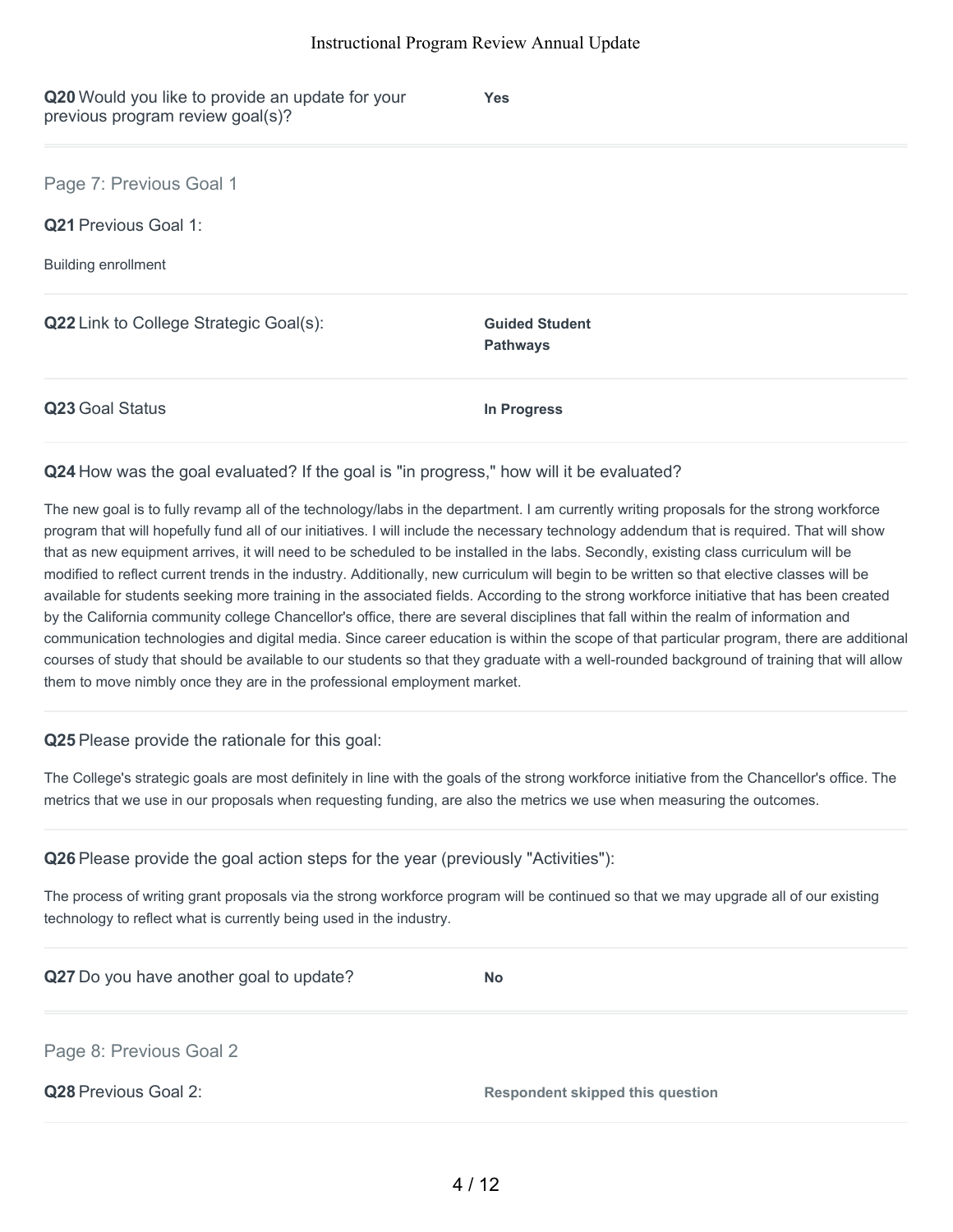| Q29 Link to College Strategic Goal(s):                                                     | <b>Respondent skipped this question</b> |
|--------------------------------------------------------------------------------------------|-----------------------------------------|
| Q30 Goal Status                                                                            | <b>Respondent skipped this question</b> |
| Q31 How was the goal evaluated? If the goal is "in<br>progress," how will it be evaluated? | <b>Respondent skipped this question</b> |
| Q32 Please provide the rationale for this goal:                                            | <b>Respondent skipped this question</b> |
| Q33 Please provide the goal action steps for the year<br>(previously "Activities"):        | <b>Respondent skipped this question</b> |
| Q34 Do you have another goal to update?                                                    | <b>Respondent skipped this question</b> |
| Page 9: Previous Goal 3                                                                    |                                         |
| Q35 Previous Goal 3:                                                                       | <b>Respondent skipped this question</b> |
| Q36 Link to College Strategic Goal(s):                                                     | <b>Respondent skipped this question</b> |
| Q37 Goal Status                                                                            | <b>Respondent skipped this question</b> |
| Q38 How was the goal evaluated? If the goal is "in<br>progress," how will it be evaluated? | <b>Respondent skipped this question</b> |
| Q39 Please provide the rationale for this goal:                                            | <b>Respondent skipped this question</b> |
| Q40 Please provide the goal action steps for the year<br>(previously "Activities"):        | <b>Respondent skipped this question</b> |
| Q41 Do you have another goal to update?                                                    | <b>Respondent skipped this question</b> |
| Page 10: Previous Goal 4                                                                   |                                         |
| Q42 Previous Goal 4:                                                                       | <b>Respondent skipped this question</b> |
| Q43 Link to College Strategic Goal(s):                                                     | <b>Respondent skipped this question</b> |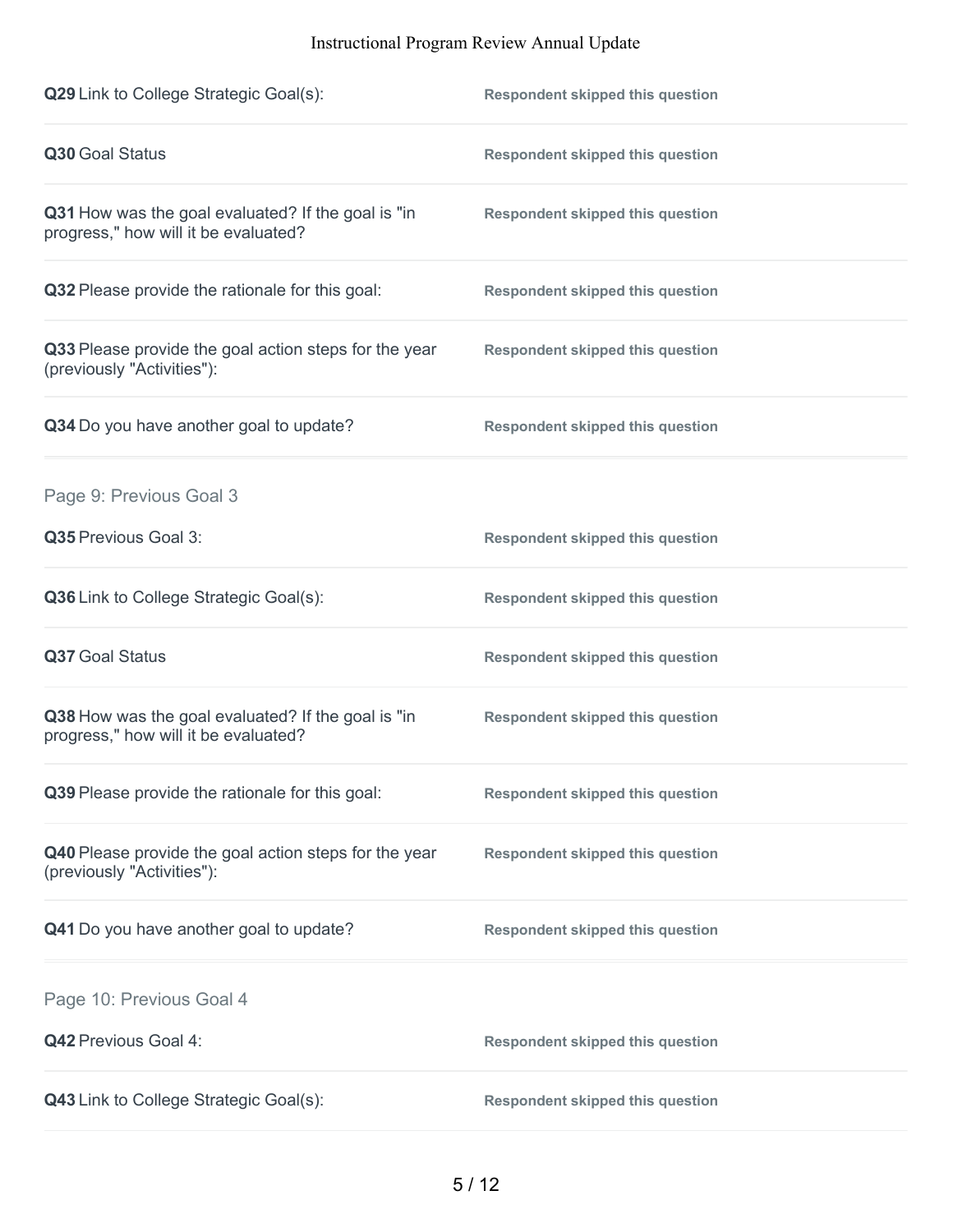| <b>Q44 Goal Status</b>                                                                     | <b>Respondent skipped this question</b> |
|--------------------------------------------------------------------------------------------|-----------------------------------------|
| Q45 How was the goal evaluated? If the goal is "in<br>progress," how will it be evaluated? | <b>Respondent skipped this question</b> |
| Q46 Please provide the rationale for this goal:                                            | <b>Respondent skipped this question</b> |
| Q47 Please provide the goal action steps for the year<br>(previously "Activities"):        | <b>Respondent skipped this question</b> |
| Page 11: V. New Goals (If Applicable)                                                      |                                         |
| Q48 Would you like to propose any new goal(s)?                                             | <b>No</b>                               |
| Page 12: New Goal 1                                                                        |                                         |
| Q49 New Goal 1:                                                                            | <b>Respondent skipped this question</b> |
| <b>Q50</b> Link to College Strategic Goal(s):                                              | <b>Respondent skipped this question</b> |
| Q51 Please provide the rationale for this goal:                                            | <b>Respondent skipped this question</b> |
| Q52 Please provide the goal action steps for the year<br>(previously "Activities"):        | <b>Respondent skipped this question</b> |
| Q53 How will the goal be evaluated?                                                        | <b>Respondent skipped this question</b> |
| Q54 Do you have another new goal?                                                          | <b>Respondent skipped this question</b> |
| Page 13: New Goal 2                                                                        |                                         |
| Q55 New Goal 2:                                                                            | <b>Respondent skipped this question</b> |
| <b>Q56</b> Link to College Strategic Goal(s):                                              | <b>Respondent skipped this question</b> |
| Q57 Please provide the rationale for this goal:                                            | <b>Respondent skipped this question</b> |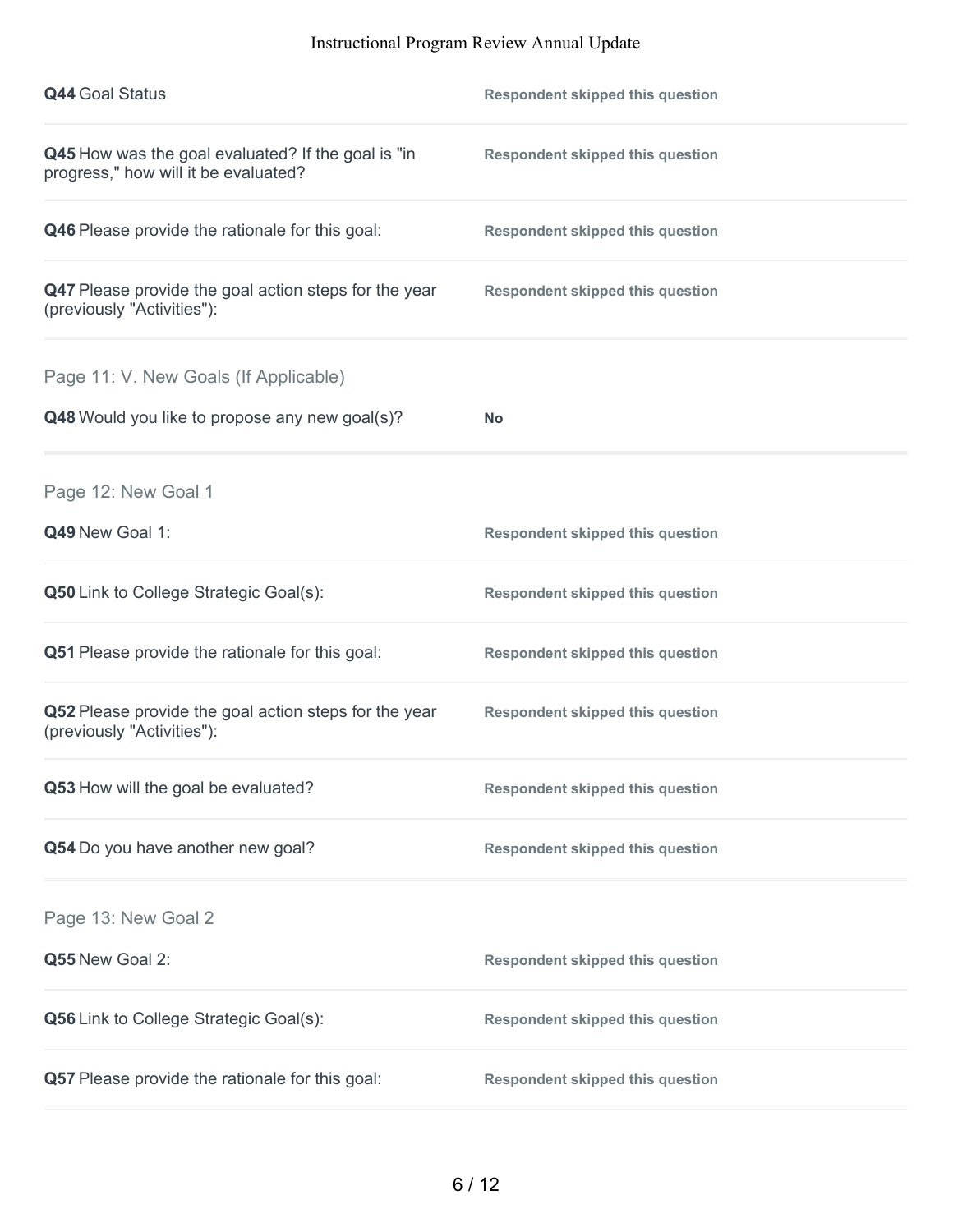| Q58 Please provide the goal action steps for the year<br>(previously "Activities"): | <b>Respondent skipped this question</b> |
|-------------------------------------------------------------------------------------|-----------------------------------------|
| Q59 How will the goal be evaluated?                                                 | <b>Respondent skipped this question</b> |
| Q60 Do you have another new goal?                                                   | <b>Respondent skipped this question</b> |
| Page 14: New Goal 3                                                                 |                                         |
| Q61 New Goal 3:                                                                     | <b>Respondent skipped this question</b> |
| Q62 Link to College Strategic Goal(s):                                              | <b>Respondent skipped this question</b> |
| Q63 Please provide the rationale for this goal:                                     | <b>Respondent skipped this question</b> |
| Q64 Please provide the goal action steps for the year<br>(previously "Activities"): | <b>Respondent skipped this question</b> |
| Q65 How will the goal be evaluated?                                                 | <b>Respondent skipped this question</b> |
| Q66 Do you have another new goal?                                                   | <b>Respondent skipped this question</b> |
| Page 15: New Goal 4                                                                 |                                         |
| Q67 New Goal 4:                                                                     | <b>Respondent skipped this question</b> |
| Q68 Link to College Strategic Goal(s):                                              | <b>Respondent skipped this question</b> |
| Q69 Please provide the rationale for this goal:                                     | <b>Respondent skipped this question</b> |
| Q70 Please provide the goal action steps for the year<br>(previously "Activities"): | <b>Respondent skipped this question</b> |
| Q71 How will the goal be evaluated?                                                 | <b>Respondent skipped this question</b> |

Page 16: VI. Resources Needed to Fully Achieve Goal(s)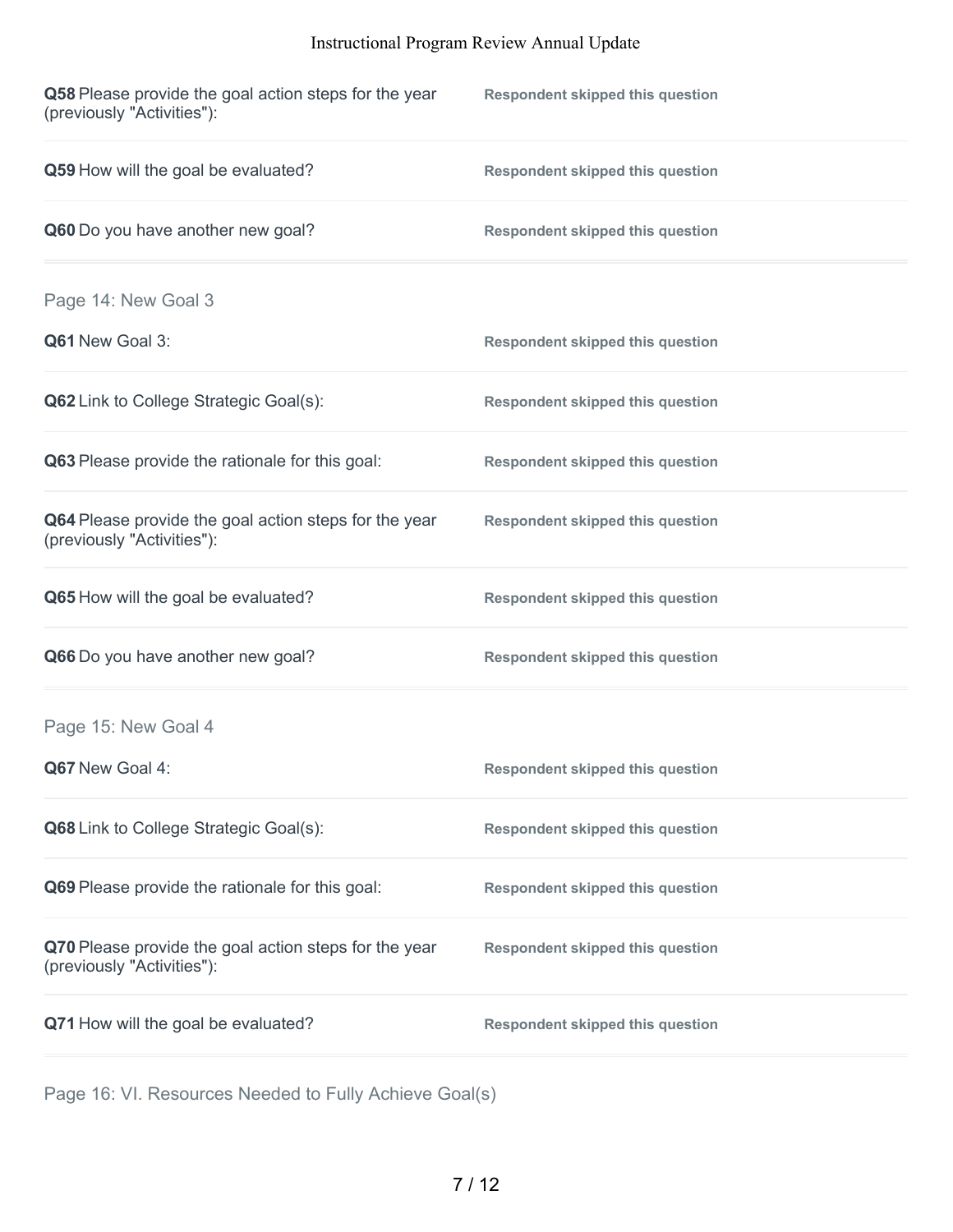| Q72 Is the program requesting resources this year to<br>achieve this goal?                                                                                                                                                                                                                                                                                                                                                     | <b>Yes</b>                              |
|--------------------------------------------------------------------------------------------------------------------------------------------------------------------------------------------------------------------------------------------------------------------------------------------------------------------------------------------------------------------------------------------------------------------------------|-----------------------------------------|
| Page 17: V. Faculty Resource Needs<br>Q73 Are you requesting one or more faculty positions to<br>achieve this goal?                                                                                                                                                                                                                                                                                                            | No.                                     |
| Page 18: Faculty Position Request(s)<br>Q74 Please remember to complete the Faculty Position<br>Request Form (accessible here, under Staffing Request<br>Information) for this position that you are requesting and<br>upload it using the button below. The Faculty Position<br>Request Form (In Word) can be located here (under<br>Staffing Request Information). Brief Description of the<br><b>Position Requested:</b>    | <b>Respondent skipped this question</b> |
| Q75 Faculty Position Request 1 - Related Program<br>$Goal(s)$ :                                                                                                                                                                                                                                                                                                                                                                | <b>Respondent skipped this question</b> |
| Q76 Faculty Position Request Upload 1: Please upload<br>the completed faculty request form for the above position<br>using the button below. You can access the Word<br>version of the Faculty Position Request Form<br>here (under Staffing Request Information).                                                                                                                                                             | <b>Respondent skipped this question</b> |
| Q77 Faculty Position Request 2 (if applicable): Please<br>remember to complete the Faculty Position Request<br>Form (accessible here, under Staffing Request<br>Information) for this position that you are requesting and<br>upload it using the button below. The Faculty Position<br>Request Form (In Word) can be located here (under<br>Staffing Request Information). Brief Description of<br><b>Position Requested:</b> | <b>Respondent skipped this question</b> |
| Q78 Faculty Position Request 2 - Related Program<br>$Goal(s)$ :                                                                                                                                                                                                                                                                                                                                                                | <b>Respondent skipped this question</b> |
| Q79 Faculty Position Request Upload 2: Please upload<br>the completed faculty request form for the above position<br>using the button below. You can access the Word<br>version of the Faculty Position Request Form here.                                                                                                                                                                                                     | <b>Respondent skipped this question</b> |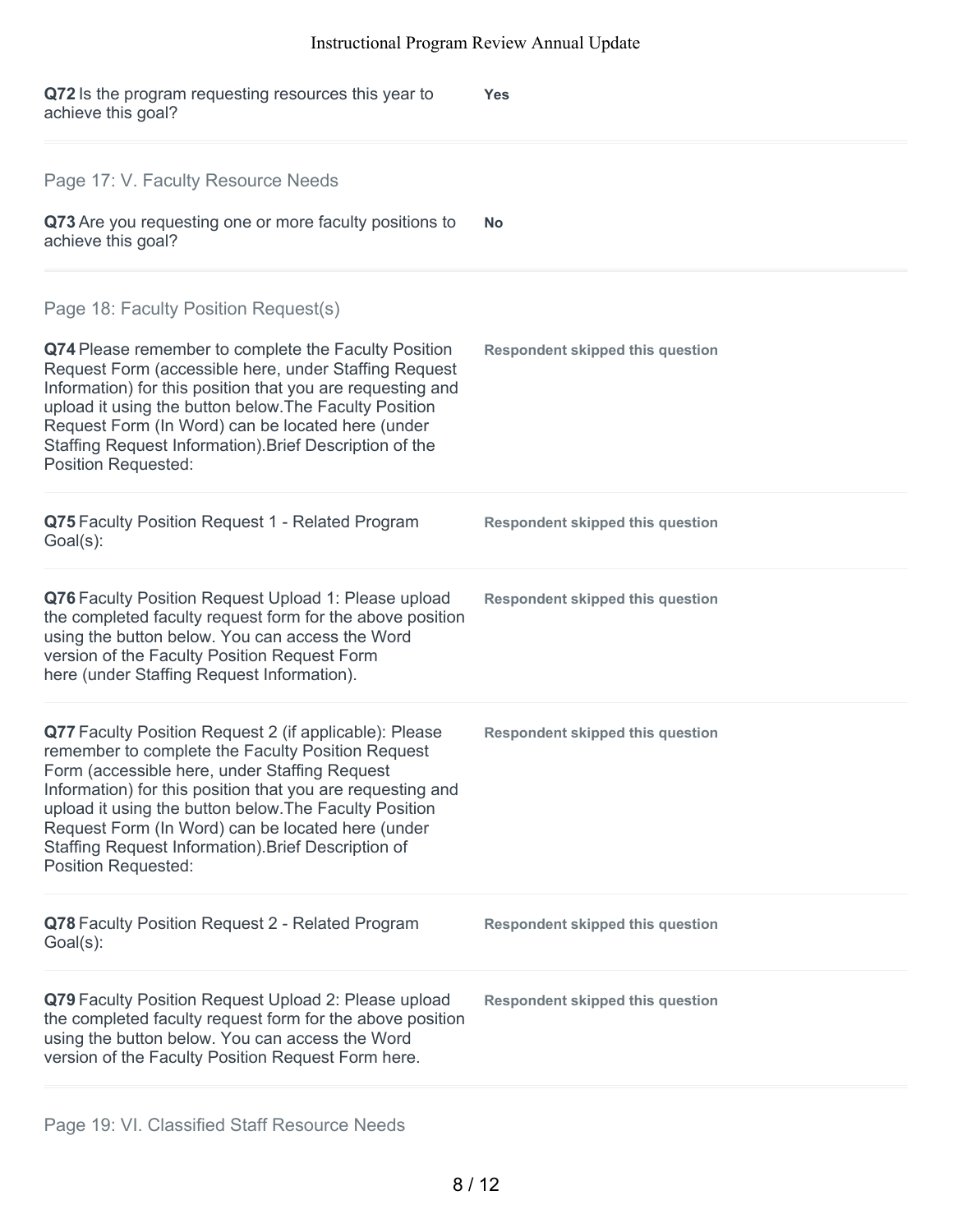**Q80** Are you requesting one or more classified positions to achieve this goal? **Yes**

# Page 20: Classified Staff Position Request(s)

**Q81** Classified Staff Position Request 1: Please remember to complete the Classified Staff Position Request Form (accessible here, under Staffing Request Information) for this position you are requesting.Brief Description of Position Requested:

This classified position will require an individual that has technical knowledge of computer hardware and software. This person will be a lab assistant that will be responsible for overseeing the student studio lab.

| Q82 Classified Staff Position 1 Related Program Goal(s):                                                                                                                                                                                                                           | <b>Respondent skipped this question</b>                                                                            |
|------------------------------------------------------------------------------------------------------------------------------------------------------------------------------------------------------------------------------------------------------------------------------------|--------------------------------------------------------------------------------------------------------------------|
| Q83 Classified Staff Position 1 Request Upload: Please upload a completed Classified Position Request Form for                                                                                                                                                                     | this request using the button below. You can access the Word version of the Classified Position Request Form here. |
| 2018-19 Classified Position Request Form_GD.docx (20.1KB)                                                                                                                                                                                                                          |                                                                                                                    |
| Q84 *** OPTIONAL*** Please use the button below to<br>upload the position classification description (obtained<br>from HR).                                                                                                                                                        | <b>Respondent skipped this question</b>                                                                            |
| Q85 Classified Staff Position Request 2: Please<br>remember to complete the Classified Staff Position<br>Request Form (accessible here, under Staffing Request<br>Information) for each position you are requesting. Brief<br><b>Description of Position Requested:</b>            | <b>Respondent skipped this question</b>                                                                            |
| Q86 Classified Staff Position 2 Related Program Goal(s):                                                                                                                                                                                                                           | <b>Respondent skipped this question</b>                                                                            |
| Q87 Classified Staff Position Request 2 Upload: Please<br>upload a completed Classified Position Request Form<br>for this request using the button below. You can access<br>the Word version of the Classified Position Request<br>Form here (under Staffing Request Information). | <b>Respondent skipped this question</b>                                                                            |
| Q88 *** OPTIONAL*** Please use the button below to<br>upload the position classification description (obtained<br>from HR).                                                                                                                                                        | <b>Respondent skipped this question</b>                                                                            |

Page 21: VII. Technology Resource Needs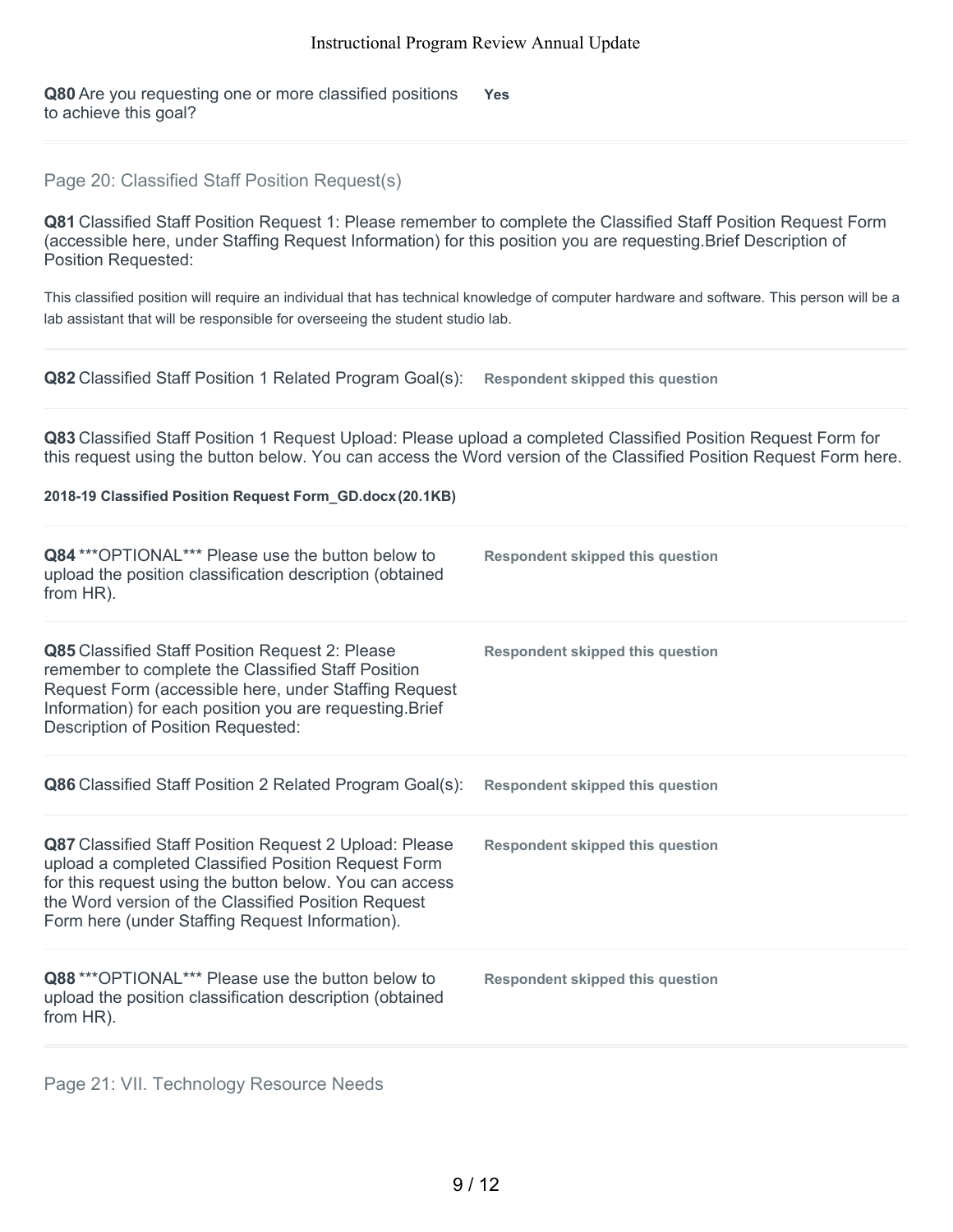**Q89** Are you requesting technology resources to achieve **Yes** this goal?

#### Page 22: Technology Request(s)

**Q90** Technology Request 1: Please remember to complete a Technology Request Form for each request you are submitting. You can access the online Technology Request Form here: Technology Request Form

| Description:         | <b>Technology upgrade</b> |
|----------------------|---------------------------|
| One time or On-going | ongoing                   |
| Amount Requested \$  | \$50,000                  |

**Q91** Technology Request 2: Please remember to complete a Technology Request Form for each request you are submitting. You can access the online Technology Request Form here: Technology Request Form

| Description:         | technology upgrade |
|----------------------|--------------------|
| One time or On-going | ongoing            |
| Amount Requested \$  | \$65,000           |

#### Page 23: VIII. Perkins and Strong Workforce Resource Needs

| Q92 Are you requesting Perkins and/or Strong | <b>Yes</b> |
|----------------------------------------------|------------|
| Workforce resources to achieve this goal?    |            |

# Page 24: Perkins Request and Strong Workforce

**Q93** Perkins Request and Strong Workforce 1: Please remember to complete the Perkins Request Form and submit it via the annual Perkins/Strong Workforce request process/cycle.

| Description:                    | multimedia lab                                     |
|---------------------------------|----------------------------------------------------|
| Amount Requested \$:            | \$50,000                                           |
| Related Program Review Goal(s): | work based learning initiative, gainful employment |

**Q94** Perkins Request and Strong Workforce 2: Please remember to complete the Perkins Request Form and submit it via the annual Perkins/Strong Workforce request process/cycle.

| Description:                    | student WEX/intern studio lab                      |
|---------------------------------|----------------------------------------------------|
| Amount Requested \$:            | \$65,000                                           |
| Related Program Review Goal(s): | work based learning initiative, gainful employment |

Page 25: IX. Supplies/Equipment Resource Needs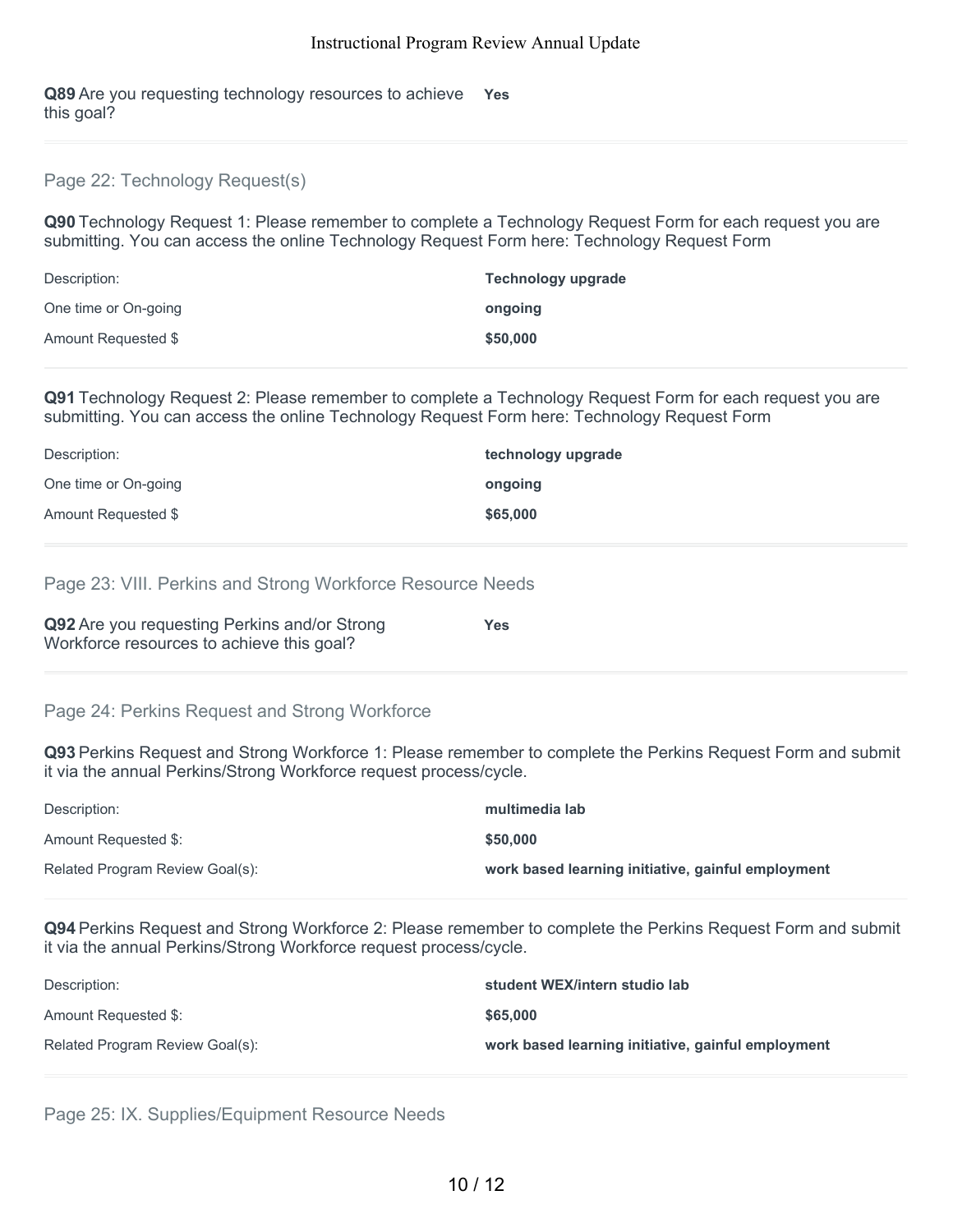| Q95 Are you requesting supplies and/or equipment<br>resources to achieve this goal?                                                                                                                                             | <b>No</b>                               |
|---------------------------------------------------------------------------------------------------------------------------------------------------------------------------------------------------------------------------------|-----------------------------------------|
| Page 26: Supplies/Equipment Request(s)<br>Q96 Supplies/Equipment Request 1: In the boxes below<br>please provide information on your request.<br>Supplies/Equipment requests will be considered on a<br>one-time funding basis. | <b>Respondent skipped this question</b> |
| Q97 Supplies/Equipment Documentation 1: Please<br>upload any supplies/equipment quotes or additional<br>documentation for this request.                                                                                         | <b>Respondent skipped this question</b> |
| Q98 Supplies/Equipment Request 2: In the boxes below<br>please provide information on your request.<br>Supplies/Equipment requests will be considered on a<br>one-time funding basis.                                           | <b>Respondent skipped this question</b> |
| Q99 Supplies/Equipment Documentation 2 : Please<br>upload any supplies/equipment quotes or additional<br>documentation for this request.                                                                                        | <b>Respondent skipped this question</b> |
| Page 27: X. Facilities Resource Needs                                                                                                                                                                                           |                                         |
| Q100 Are you requesting facilities resources to achieve<br>this goal?                                                                                                                                                           | <b>No</b>                               |
| Page 28: Facilities Request<br>Q101 Facilities Request 1: Please provide the<br>information below and remember to complete a Facilities<br>Request Form accessible here: Facilities Request Form                                | <b>Respondent skipped this question</b> |
| Q102 Facilities Request 2: Please provide the<br>information below and remember to complete a Facilities<br>Request Form, accessible here: Facilities Request Form                                                              | <b>Respondent skipped this question</b> |
| Page 29: XI. Professional Development Resource Needs                                                                                                                                                                            |                                         |
| Q103 Are you requesting professional development<br>resources to achieve this goal?                                                                                                                                             | <b>Yes</b>                              |
|                                                                                                                                                                                                                                 |                                         |